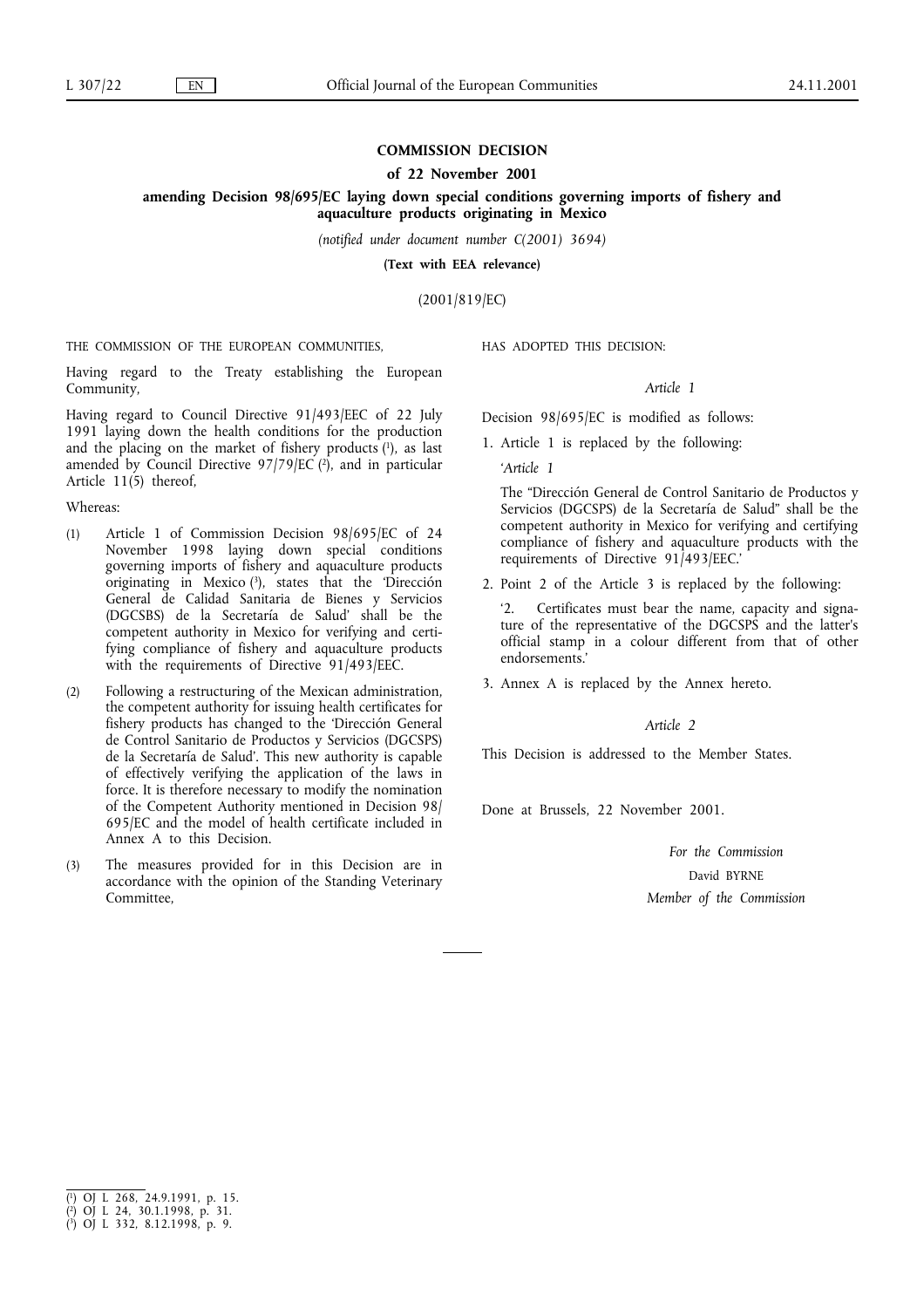## *ANNEX*

# *'ANNEX* A

## **HEALTH CERTIFICATE**

for fishery and aquaculture products originating in Mexico and intended for export to the European Community,<br>excluding bivalve molluscs, echinoderms, tunicates and marine gastropods in whatever form

| Country of dispatch:<br>Competent authority: |                                                                                                                                                                                  | <b>MEXICO</b>                                                              |  |
|----------------------------------------------|----------------------------------------------------------------------------------------------------------------------------------------------------------------------------------|----------------------------------------------------------------------------|--|
|                                              |                                                                                                                                                                                  | "Dirección General de Control Sanitario de Productos y Servicios (DGCSPS)" |  |
| I.                                           | Details identifying the fishery products                                                                                                                                         |                                                                            |  |
|                                              |                                                                                                                                                                                  |                                                                            |  |
|                                              |                                                                                                                                                                                  |                                                                            |  |
|                                              |                                                                                                                                                                                  |                                                                            |  |
|                                              |                                                                                                                                                                                  |                                                                            |  |
|                                              |                                                                                                                                                                                  |                                                                            |  |
|                                              |                                                                                                                                                                                  |                                                                            |  |
|                                              |                                                                                                                                                                                  |                                                                            |  |
|                                              |                                                                                                                                                                                  |                                                                            |  |
| П.                                           | Origin of products                                                                                                                                                               |                                                                            |  |
|                                              | Name(s) and official approval number(s) of establishment(s), factory vessel(s), or cold store(s) approved or freezer vessel(s)<br>registered by the DGCSPS for export to the EC: |                                                                            |  |
|                                              | III. Destination of products                                                                                                                                                     |                                                                            |  |
|                                              | The products are dispatched:                                                                                                                                                     |                                                                            |  |
|                                              |                                                                                                                                                                                  | (place of dispatch)                                                        |  |
|                                              |                                                                                                                                                                                  | (country and place of destination)                                         |  |
|                                              |                                                                                                                                                                                  |                                                                            |  |
|                                              |                                                                                                                                                                                  |                                                                            |  |
|                                              |                                                                                                                                                                                  |                                                                            |  |
|                                              |                                                                                                                                                                                  |                                                                            |  |
|                                              |                                                                                                                                                                                  |                                                                            |  |

 $\binom{l}{l}$  Delete where applicable.<br> $\binom{l}{l}$  Live, refrigerated, frozen, salted, smoked, preserved, etc.